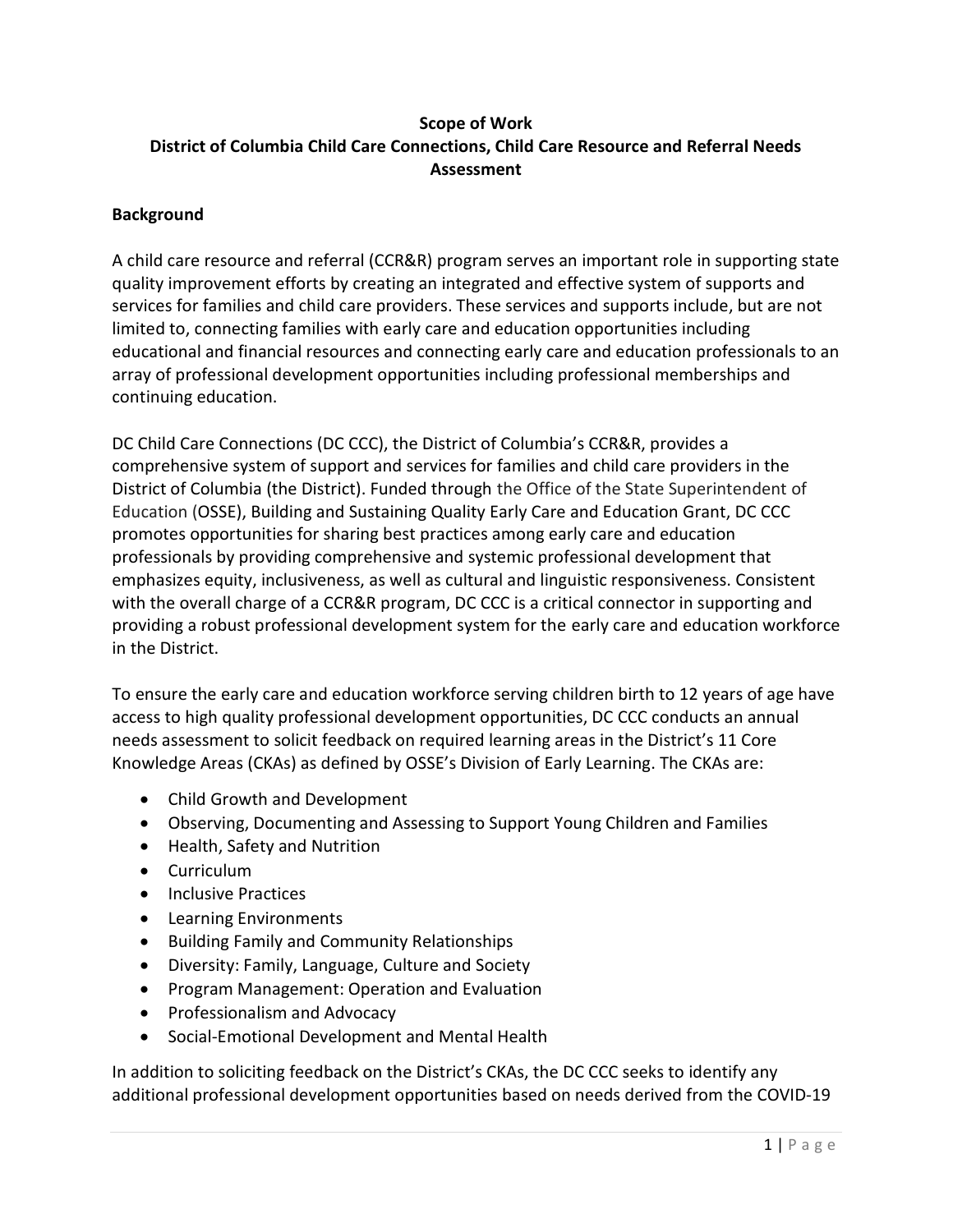pandemic. The information collected through the annual needs assessment assists OSSE in ensuring the technical assistance and professional development activities supported by OSSE are aligned with the needs of the early care and education workforce.

## Scope of Work

The Building and Sustaining Quality in Early Care and Education (BSQECE) grantee, Hurley and Associates, LLC (H&A) and its subgrantee, Kids Comprehensive Services, LLC (KCS), are seeking a contractor to develop and administer the annual professional development needs assessment and analyze administrative data related to professional development participation rates and feedback received to-date during fiscal year 2022. The assessment will consist of surveys and focus groups that will collect input from early care and education professionals, including child care directors and family child care home providers, as well as out of school time program staff across the District serving children birth through age 12 to determine the professional development needs of the workforce. Information gathered from the surveys and focus groups will assist in the development of the professional development landscape in fiscal year 2023, help enhance the knowledge and practice of the early care and education workforce and inform OSSE of professional development needs across the early care and education continuum.

The selected contractor will be charged with examining the professional development strengths and opportunities for the early care and education workforce in the District. Leveraging available next steps and overarching themes from the Preschool Development Grant Birth to Five Needs Assessment and the Early Head Start and Head Start Needs Assessment for the District of Columbia, the secured vendor will be charged with examining the following guiding questions:

- What do we know about the quality and availability of professional development opportunities to support the early care and education workforce across the District?
- What do we know about any challenges or barriers in accessing professional development opportunities?
- What are possible solutions to any identified barriers that would increase access to professional development opportunities?
- To what extent are professional development opportunities offered considered culturally and linguistically responsive?
- How many professional opportunities are available that support families? That support traumainformed practices?
- How are the needs of families and communities considered in the development of the annual professional development landscape created by DC CCC?
- What strengths, gaps and opportunities are there in supporting the pedagogical skills and understanding of the early care and education workforce? In supporting new teachers who joined the early care and education workforce within the past three years? Veteran teachers? Teachers working with school-age children?
- To what degree is there a system wide coordination and integration of professional development opportunities? Those focused on the instructional skills of teachers, administrative functions and business practices of onsite administrators?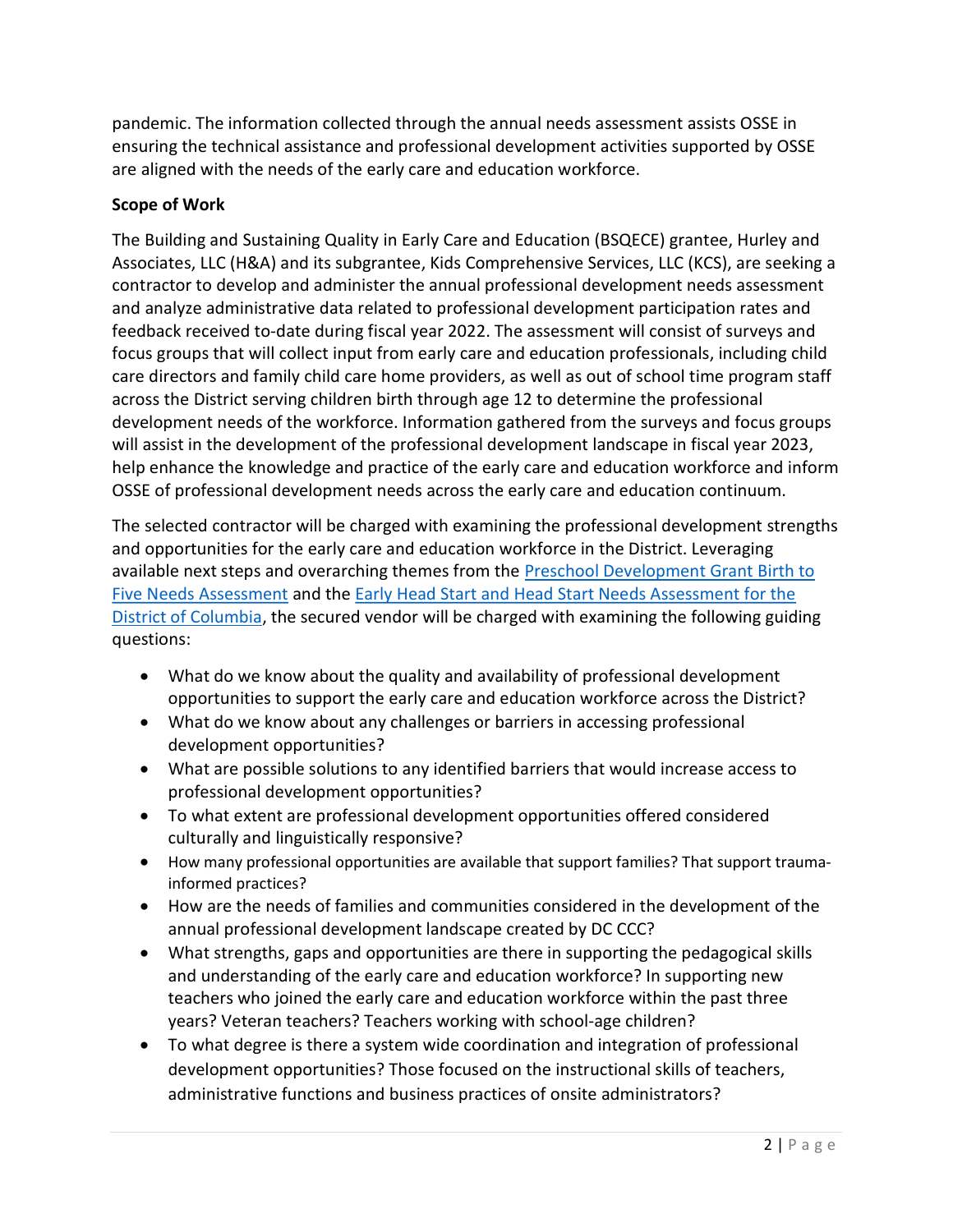- How are teacher professional development opportunities participation rates impacted by personnel policy and procedures at each facility (e.g., recruitment, hiring, placement, development, evaluation, differentiation, advancement, staff shortages), professional practices of staff (e.g., leadership, decision-making, leadership development, planning, curriculum and instruction) and/or climate and culture (e.g., early care educator perceptions, stakeholder engagement).
- How do responses to the aforementioned questions differ for child care center directors?
- How do the aforementioned questions differ for family child care home providers?
- What are the needs of facility leadership in terms of professional development?

# Target Audience

The target audience for this work will be the early care and education workforce, which includes child development center directors, teachers, assistant teachers, expanded home caregivers, home caregivers, associate home caregivers and out of school time program staff. Responses to both the survey and focus groups should be delineated between individuals in supportive roles in child development (i.e., teachers, assistant teachers and associate home caregivers), facility leadership (child development home directors and family child care home and expanded home caregivers) and out of school time program staff.

## Tasks

The selected contractor will also be tasked with communicating the value and purpose of tools created, developing an appropriate timeline and methodology for data collection and analysis for review, creating survey content, developing focus group guiding questions and implementing outreach strategies to ensure an adequate response rate that is representative of the District's early care and education workforce.

| <b>Deliverables</b>              | Quantity | Format/Method of    | Due Date |
|----------------------------------|----------|---------------------|----------|
|                                  |          | <b>Delivery</b>     |          |
| Facilitate a kick-off meeting to | 1        | In-person/virtual   |          |
| review scope of work including   |          | meeting             |          |
| key deliverables and data        |          |                     |          |
| collection methods.              |          |                     |          |
| Submit a workplan outlining      | 1        | Electronic document |          |
| the timelines for each           |          |                     |          |
| deliverable and methodology      |          |                     |          |
| used to support the              |          |                     |          |
| comprehensive needs              |          |                     |          |
| assessment which includes a      |          |                     |          |
| survey, focus groups and         |          |                     |          |
| analysis of existing             |          |                     |          |
| administrative data.             |          |                     |          |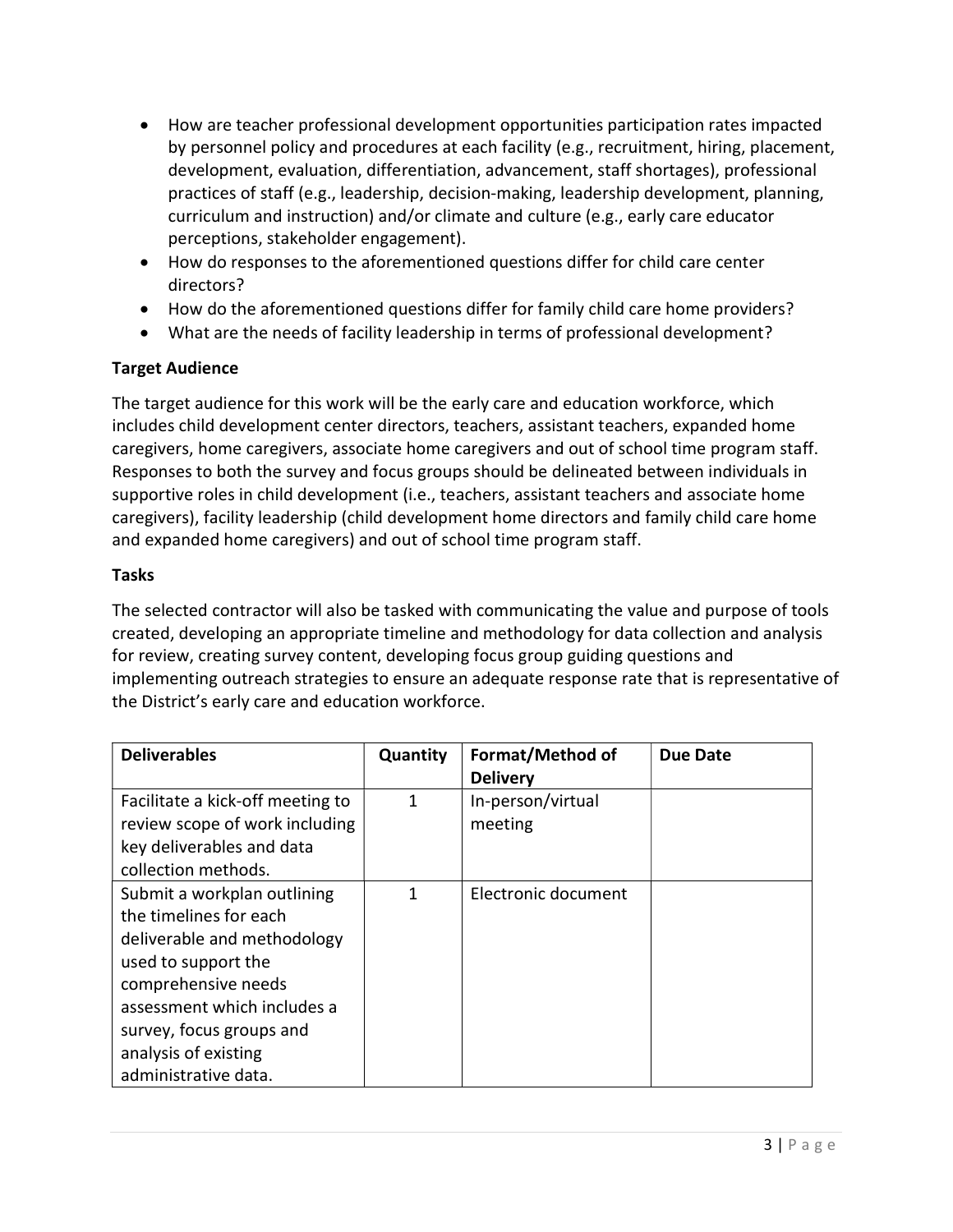| <b>Deliverables</b>            | Quantity       | Format/Method of        | <b>Due Date</b>     |
|--------------------------------|----------------|-------------------------|---------------------|
|                                |                | <b>Delivery</b>         |                     |
| Participate in bi-weekly       | 6              | In-person/virtual       | Bi-weekly for       |
| meetings to discuss data       |                | meeting                 | duration of project |
| collected, research results,   |                |                         |                     |
| draft narratives, discuss      |                |                         |                     |
| comments and modifications.    |                |                         |                     |
| Submit the draft needs         | $\overline{2}$ | Electronic document     |                     |
| assessment survey instrument   |                |                         |                     |
| and focus group guiding        |                |                         |                     |
| questions for review.          |                |                         |                     |
| Translate the approved needs   | $\overline{2}$ | Electronic document     |                     |
| assessment survey instrument   |                |                         |                     |
| and focus group guiding        |                |                         |                     |
| questions into Spanish.        |                |                         |                     |
| Conduct an analysis of         | $\mathbf{1}$   | Electronic document,    |                     |
| administrative data on         |                | to be included in final |                     |
| professional development,      |                | report                  |                     |
| including attendance rates and |                |                         |                     |
| feedback on professional       |                |                         |                     |
| development opportunities      |                |                         |                     |
| offered.                       |                |                         |                     |
| Identify and schedule three    | 3              | Electronic document     |                     |
| focus groups of no more than   |                | summarizing methods     |                     |
| 10 individuals, including at   |                | and anticipated         |                     |
| least one focus group          |                | sample size, in-        |                     |
| composed of child              |                | person/virtual          |                     |
| development facility           |                | meetings                |                     |
| directors/administrators and   |                |                         |                     |
| one focus group composed of    |                |                         |                     |
| child development home and     |                |                         |                     |
| expanded home providers        |                |                         |                     |
| with interpretation support in |                |                         |                     |
| Spanish.                       |                |                         |                     |
| Conduct needs assessment       | $\mathbf{1}$   | Electronic document     |                     |
| survey                         |                | summarizing             |                     |
|                                |                | methods, anticipated    |                     |
|                                |                | sample size             |                     |
| Draft and submit report        | $\mathbf{1}$   | Electronic document     |                     |
| combining analysis of          |                |                         |                     |
| professional development       |                |                         |                     |
| data for fiscal year 2022 to   |                |                         |                     |
| date, focus groups and needs   |                |                         |                     |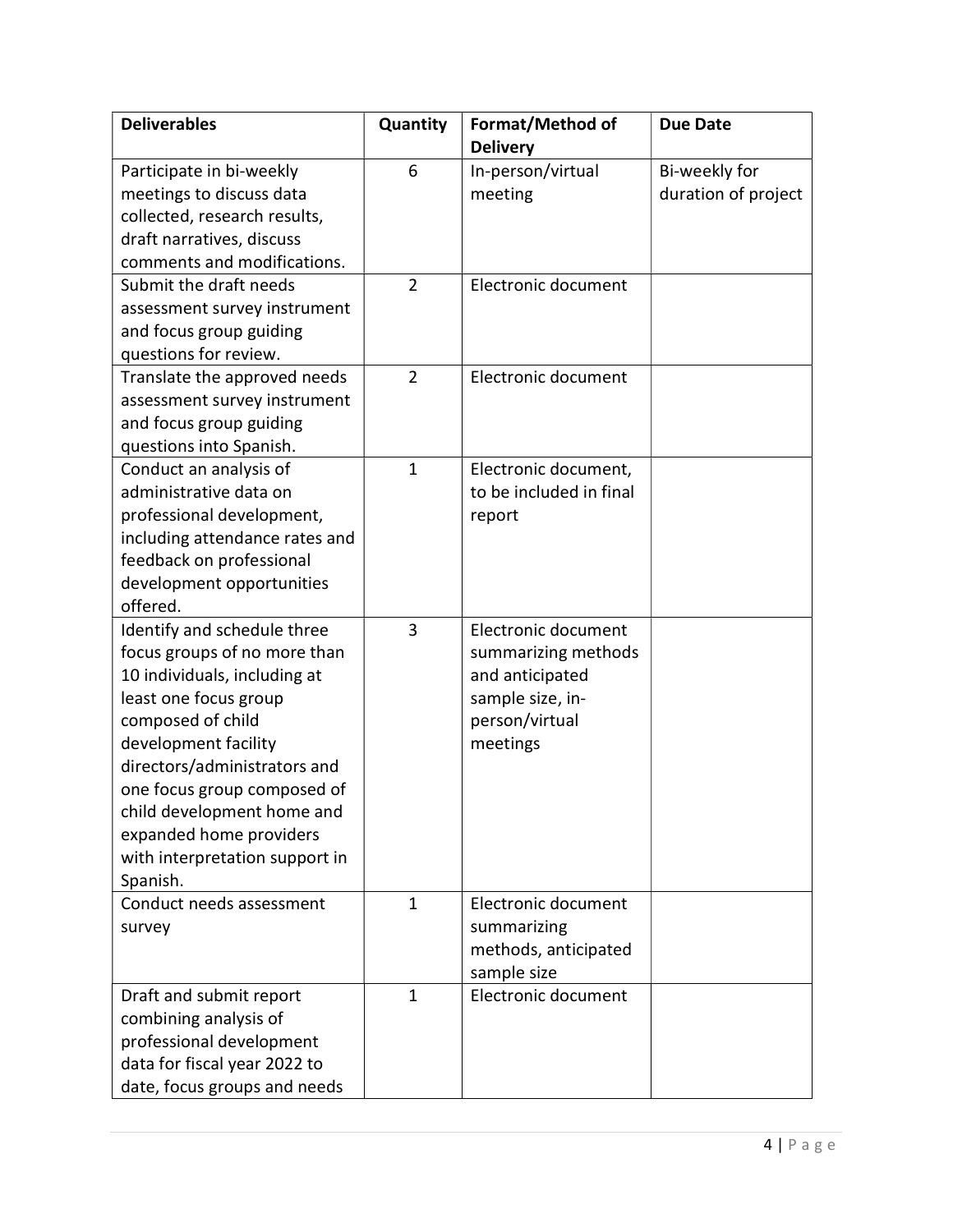| <b>Deliverables</b>                                                                           | Quantity | Format/Method of<br><b>Delivery</b>                              | Due Date |
|-----------------------------------------------------------------------------------------------|----------|------------------------------------------------------------------|----------|
| assessment for review and<br>feedback.                                                        |          |                                                                  |          |
| Submit final report,<br>incorporating feedback.                                               | 1        | Electronic document                                              |          |
| Develop a presentation and<br>present on methodology, key<br>findings and<br>recommendations. | 1        | <b>Electronic PowerPoint</b><br>and in-person/virtual<br>meeting |          |

#### Qualifications

DC CCC is seeking an organization with the requisite knowledge, skills and expertise to develop the needs assessment and complete the final report. The organization for this opportunity must demonstrate, at a minimum, the following:

- Knowledge of the child care industry, including understanding of child care and its context (e.g., political, administrative, organizational, etc.) in the District.
- Knowledge and prior experience in carrying out a needs assessment of comparable scope.
- Understanding of best practices in conducting a needs assessment.
- Previous experience in developing and analyzing quantitative and qualitative data collection measures.
- Previous experience in analyzing data in a manner that captures a comprehensive scope.
- Key staff must have an educational and professional background in research and evaluation.

#### Award Period

The award shall begin June 1, 2022 and will conclude by Sept. 30, 2022.

#### Submission Requirements

- Submissions must include:
	- $\circ$  A project narrative which includes how the firm and/or consultant(s) will address and meet the requirements articulated in the governing scope of work. This narrative should include key staff and their roles on the project. The narrative should not exceed 15 single-spaced pages, using 11-point font.
	- $\circ$  A budget and budget narrative describing how funds will be allocated for the opportunity. The budget narrative must clearly articulate how all costs were determined. Indirect costs are not allowable.
	- o Resumes of all key staff and/or consultants.